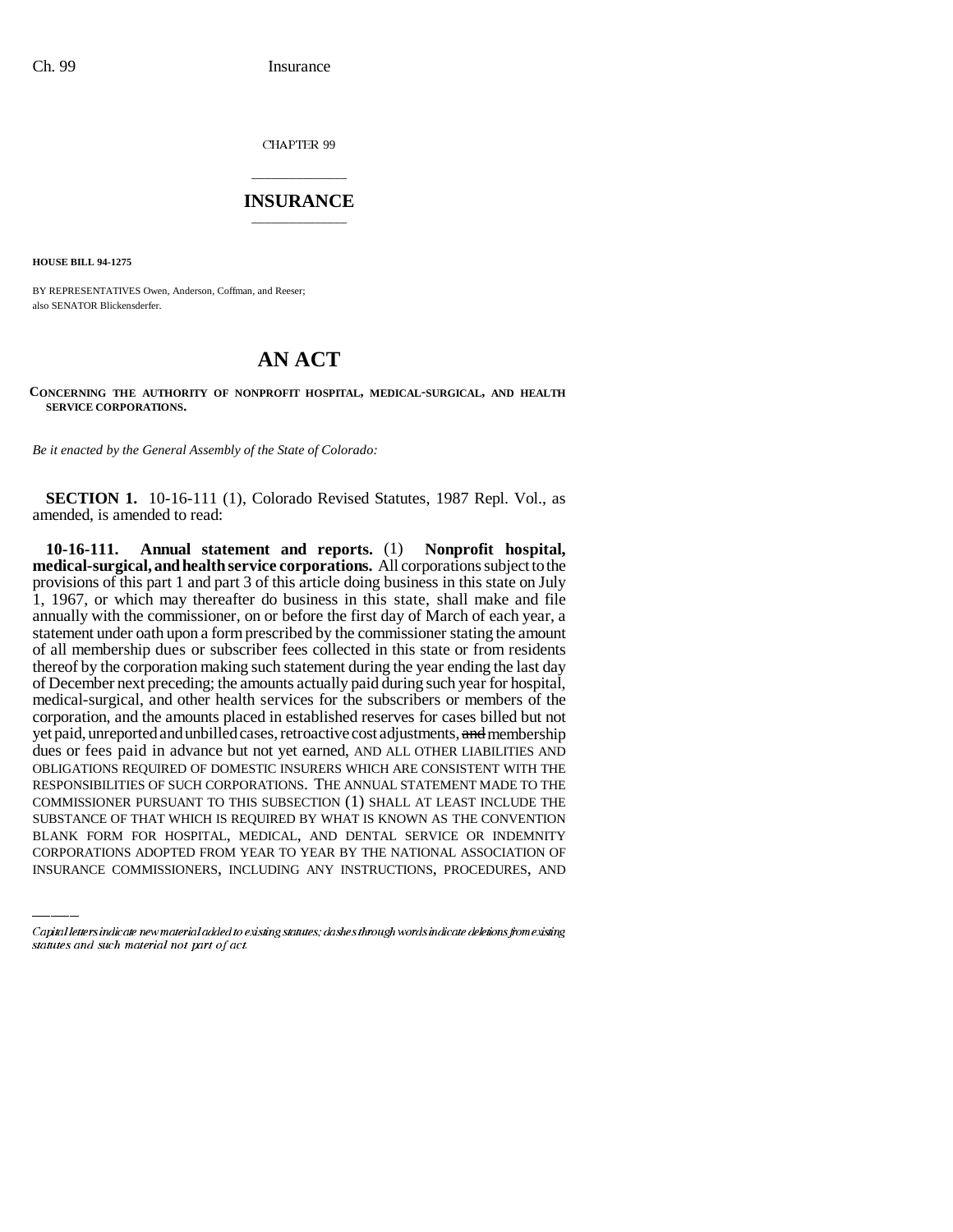GUIDELINES NOT IN CONFLICT WITH ANY PROVISION OF THIS TITLE FOR COMPLETING THE CONVENTION BLANK FORM.

**SECTION 2.** 10-16-302 (1), Colorado Revised Statutes, 1987 Repl. Vol., as amended, is amended to read:

**10-16-302. Incorporation and organization - exemptions.** (1) Any nonprofit corporation organized under the laws of the state of Colorado for the purpose of establishing, maintaining, and operating a nonprofit plan, whereby prepaid hospital care, medical-surgical care, and other health services are made available to persons who become subscribers to such plan under a contract with the corporation, or for the purpose of providing long-term care insurance to persons pursuant to a contract with the corporation shall be subject to and governed by the provisions of part 1 of this article and this part 3 and, except as provided in this article AND ELSEWHERE IN THIS TITLE, shall not be subject to the laws of this state relating to insurance or insurance companies. The provisions of sections  $10-1-102$ ,  $10-1-121$ ,  $10-1-122$ ,  $10-3-119$  AND 10-3-128, ARTICLES 1 AND 2 OF THIS TITLE, AND parts 4, 5, 7, 8, and 11, AND 12 of article 3 of this title, and the provisions of section  $10-16-104$  (8) shall apply to THE EXTENT APPLICABLE, SHALL GOVERN corporations organized pursuant to the provisions of this part 3.

**SECTION 3.** 10-16-310 (1), Colorado Revised Statutes, 1987 Repl. Vol., as amended, is amended, and the said 10-16-310 is further amended BY THE ADDITION OF A NEW SUBSECTION, to read:

**10-16-310. Surplus - guarantee fund deposit.** (1) No corporation subject to the provisions of part  $1$  of this article and this part  $3$  shall be permitted to do any business in this state unless, in addition to the other requirements of law, it has and maintains liquid reserves SURPLUS in an amount not less than five percent of the corporation's subscription income collected in the preceding year, not exceeding two million dollars, plus two and one-half percent of such income exceeding two million dollars but not exceeding ten million dollars, plus one percent of such income exceeding ten million dollars; but, in no event shall such reserves SURPLUS be less than fifty ONE HUNDRED thousand dollars. All corporations subject to the provisions of part 1 of this article and this part 3 shall place on deposit with the commissioner a guarantee fund of cash or approved securities in an amount determined by such formula, but not less than fifty ONE HUNDRED thousand dollars nor more than one hundred fifty MILLION FIVE HUNDRED thousand dollars. Any amount of said liquid reserves SURPLUS required by this subsection  $(1)$  AND SUBSECTION  $(3)$  OF THIS SECTION in excess of one hundred fifty MILLION FIVE HUNDRED thousand dollars shall be maintained by the corporation at all times, but shall not be required to be placed on deposit with the commissioner.

(3) THE REGULATIONS AUTHORIZED IN THIS SUBSECTION (3) ARE TO BE PROMULGATED TO AVOID SITUATIONS WHERE THE TRANSACTIONS OF A CORPORATION SUBJECT TO THE PROVISIONS OF PART 1 OF THIS ARTICLE AND THIS PART 3 WOULD CREATE UNDUE FINANCIAL RISKS TO ITS SUBSCRIBERS OR THE PEOPLE OF THIS STATE. THE COMMISSIONER MAY BY REGULATION ESTABLISH STANDARDS CONSISTENT WITH THE RISK-BASED CAPITAL MODELS APPLICABLE TO HOSPITAL, MEDICAL, AND DENTAL SERVICE OR INDEMNITY CORPORATIONS DEVELOPED OR ADOPTED BY THE NATIONAL ASSOCIATION OF INSURANCE COMMISSIONERS WHICH REQUIRE ANY SUCH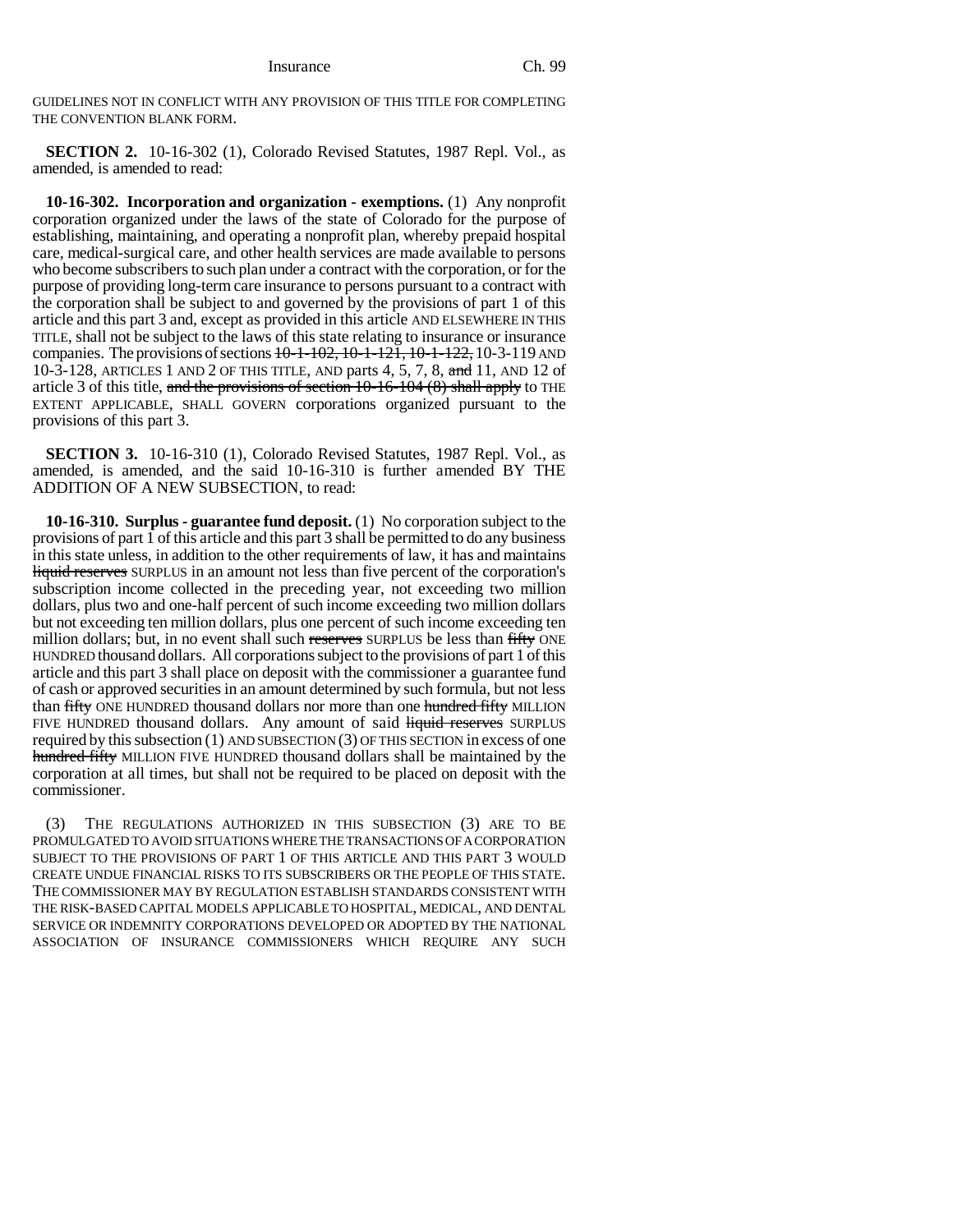### Ch. 99 Insurance

CORPORATION TO MAINTAIN A GREATER MINIMUM LEVEL OF SURPLUS THAN THE SPECIFIED DOLLAR MINIMUMS ESTABLISHED BY SUBSECTION (1) OF THIS SECTION. SUCH MINIMUM LEVEL OF SURPLUS SHALL REFLECT THE TYPE, VOLUME, AND NATURE OF THE BUSINESS BEING TRANSACTED. SUCH REGULATIONS MAY ADDITIONALLY REQUIRE THE SUBMISSION OF AN OPINION BY A QUALIFIED ACTUARY WHICH STATES WHETHER OR NOT THE SURPLUS LEVEL OF THE ENTITY IS SUFFICIENT.

**SECTION 4.** 10-16-313, Colorado Revised Statutes, 1987 Repl. Vol., as amended, is repealed as follows:

**10-16-313. Licensing of representatives.** (1) A person who, for compensation, solicits subscription to or the establishment of membership in a prepayment plan offered by a corporation subject to the provisions of part 1 of this article and this part 3, or transmits for a person other than himself an application for such subscription or membership, or offers or assumes to act in the negotiation thereof shall be an enrollment representative or agent within the intent of part 1 of this article and this part 3.

 $\sim$  (2) Every corporation subject to the provisions of part 1 of this article and this part 3 shall notify the commissioner through its proper officer or agent of the name, title, and address of each person it desires appointed to act as the corporation's enrollment representative or agent. The notice shall be accompanied by an application from the appointee, and shall be in writing upon a form furnished by the commissioner. If upon receipt of such written notice, when accompanied by the fee required by section 10-16-110, it appears that the appointee is a competent and suitable person who intends to hold out in good faith as the corporation's agent, and that the person qualifies under the provisions of this section, the commissioner shall issue to such appointee a license which shall state in substance that the person named therein is a constituted enrollment representative or agent of the corporation in this state. The commissioner may at any time prior to the granting of such license require an appointee to submit to an examination supervised by the commissioner, in a form prescribed by the commissioner, on the qualifications of such person to act at a minimum acceptable level of competence as an enrollment representative or agent in this state.

 $-(3)$  If for cause shown, and after a hearing or examination, the commissioner determines any person to be unsuitable to act as an enrollment representative or agent, the commissioner shall thereupon refuse to issue a license or shall revoke any license previously issued and shall notify in writing both the appointee and the corporation of such refusal. Unless revoked by the commissioner or unless the corporation by written notification to the commissioner cancels the authority of an agent or representative to act for it, any license issued or any renewal thereof shall expire on the first day of January of the second year after its issuance and may be renewed for a two-year period upon payment of the license renewal fee.

**SECTION 5.** 10-16-314, Colorado Revised Statutes, 1987 Repl. Vol., as amended, is amended to read:

**10-16-314. Payment for examinations of corporations.** The commissioner, or any person authorized by him, has the power to examine the financial condition, affairs, and management of any corporation subject to the provisions of part 1 of this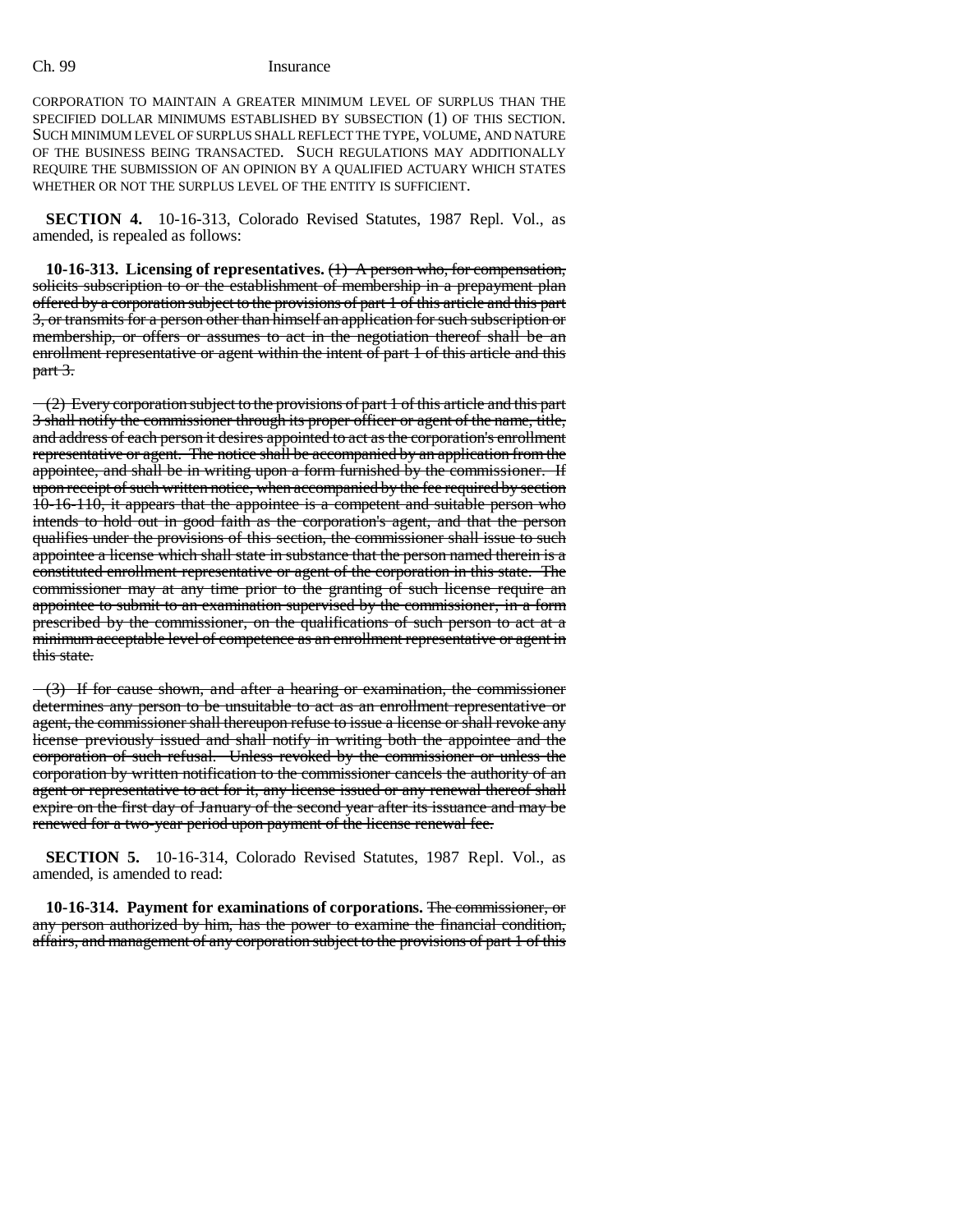Insurance Ch. 99

article and of this part 3. For such purpose the commissioner has free access to all the books, papers, and documents relating to the business of the corporation and may summon witnesses and administer oaths and affirmations in the examination of the directors, trustees, officers, agents, representatives, or employees of such corporation or any other person in relation to its affairs, transactions, and conditions. The commissioner shall make an examination of each corporation subject to the provisions of part 1 of this article and this part 3 at least once every three years, and the A corporation PERIODICALLY examined BY THE COMMISSIONER shall pay to the commissioner the cost of such examination, as determined by the commissioner.

**SECTION 6.** Part 3 of article 16 of title 10, Colorado Revised Statutes, 1987 Repl. Vol., as amended, is amended BY THE ADDITION OF A NEW SECTION to read:

**10-16-323. Conversion of corporation to mutual insurance company.** (1) IT IS THE INTENT OF THE GENERAL ASSEMBLY BY THE ENACTMENT OF THIS SECTION TO CREATE A PROCEDURE FOR NONPROFIT HOSPITAL, MEDICAL-SURGICAL, AND HEALTH SERVICE CORPORATIONS SUBJECT TO THE PROVISIONS OF PART 1 OF THIS ARTICLE AND THIS PART 3 TO ELECT TO CONVERT TO INSURANCE COMPANIES AS DEFINED IN ARTICLE 12 OF THIS TITLE. THE GENERAL ASSEMBLY IN SO DOING RECOGNIZES THE SUBSTANTIAL AND RECENT CHANGES IN MARKET AND HEALTH CARE CONDITIONS WHICH ARE AFFECTING SUCH CORPORATIONS AND FURTHER RECOGNIZES THE NEED FOR EQUAL REGULATORY TREATMENT AND COMPETITIVE EQUALITY FOR HEALTH CARE INSURERS. THE GENERAL ASSEMBLY FURTHER FINDS THAT A PROCEDURE FOR CONVERSION TO A MUTUAL INSURANCE COMPANY WILL BE IN THE BEST INTERESTS OF POLICYHOLDERS IN THAT IT WILL ENFRANCHISE POLICYHOLDERS AS VOTING MEMBERS OF SUCH MUTUAL INSURANCE COMPANIES AND THUS PROVIDE DIRECT ACCOUNTABILITY BY SUCH COMPANIES TO THEIR POLICYHOLDERS.

(2) ANY NONPROFIT HOSPITAL, MEDICAL-SURGICAL, AND HEALTH SERVICE CORPORATION, REFERRED TO IN THIS SECTION AS "CORPORATION", SUBJECT TO THE PROVISIONS OF PART 1 OF THIS ARTICLE AND THIS PART 3 MAY CONVERT, WITHOUT REINCORPORATION, TO A MUTUAL INSURANCE COMPANY UNDER ARTICLE 12 OF THIS TITLE UNDER A PLAN WHICH COMPLIES WITH THIS SECTION AND HAS BEEN APPROVED BY THE COMMISSIONER PURSUANT TO THIS SECTION.

(3) IN ORDER TO CONVERT TO A MUTUAL INSURANCE COMPANY, THE CORPORATION SHALL FILE WITH THE COMMISSIONER A PLAN FOR SUCH CONVERSION AND APPLY FOR AN AMENDED CERTIFICATE OF AUTHORITY PURSUANT TO PART 1 OF ARTICLE 3 OF THIS TITLE.

(4) THE PLAN SHALL SET FORTH WITH SPECIFICITY THE TERMS AND CONDITIONS OF THE PROPOSED CONVERSION AND SHALL DO ALL OF THE FOLLOWING:

(a) CERTIFY THAT THE PLAN HAS BEEN ADOPTED BY A MAJORITY VOTE OF THE BOARD OF DIRECTORS OF THE CORPORATION;

(b) ESTABLISH THAT THE PLAN AND THE PROPOSED CONVERSION WILL NOT BE PREJUDICIAL TO THE SUBSCRIBERS OF THE CORPORATION;

(c) PROVIDE FOR THE PROTECTION OF ALL EXISTING CONTRACTUAL RIGHTS OF THE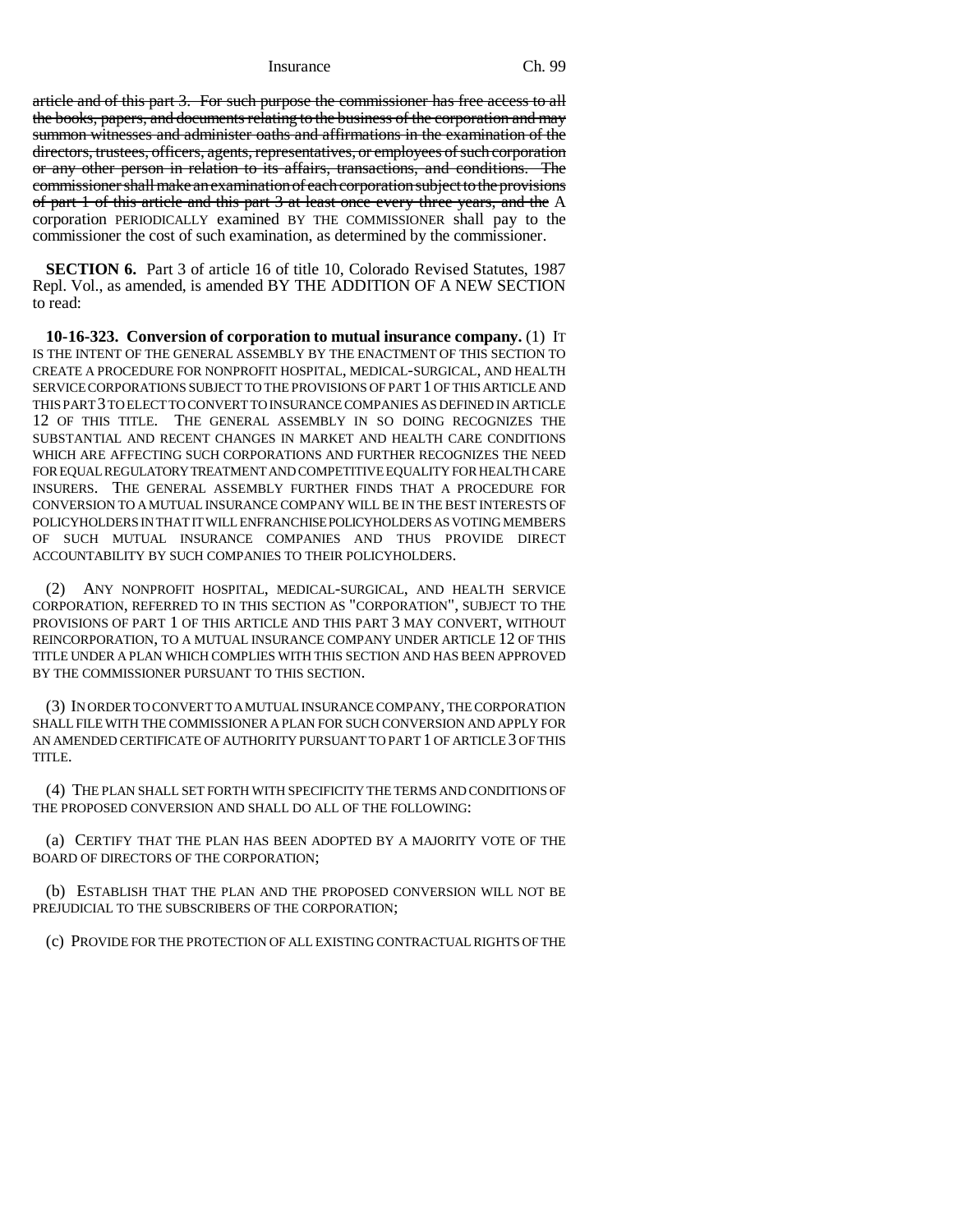### Ch. 99 Insurance

CORPORATION'S SUBSCRIBERS OR CONTRACT HOLDERS FOR MEDICAL AND HOSPITAL SERVICE OR CLAIMS FOR REIMBURSEMENT THEREOF, AND FOR THE ASSUMPTION OF ALL ASSETS, LIABILITIES, AND OBLIGATIONS OF THE CORPORATION;

(d) SPECIFY A REASONABLE TREATMENT FOR THE BENEFIT OF THE CORPORATION'S COLORADO SUBSCRIBERS OF THE SURPLUS, IF ANY, ACCUMULATED BY THE CORPORATION DURING ITS EXISTENCE AS A NONPROFIT CORPORATION;

(e) PROVIDE COPIES OF THE PROPOSED AMENDMENTS TO THE CORPORATION'S ARTICLES OF INCORPORATION, BYLAWS, AND OTHER DOCUMENTS OF ORGANIZATION TO EFFECTUATE THE CONVERSION;

(f) PROVIDE A PROPOSED FORM OF NOTICE OF THE PROPOSED CONVERSION TO BE PUBLISHED AS SET FORTH IN SUBSECTION (6) OF THIS SECTION; AND

(g) PROVIDE OTHER INFORMATION AS DETERMINED BY THE COMMISSIONER TO BE REASONABLY NECESSARY AND RELEVANT TO THE EVALUATION OF THE PLAN.

(5) THE COMMISSIONER SHALL PRELIMINARILY APPROVE THE CORPORATION'S PLAN FOR CONVERSION IF THE COMMISSIONER FINDS:

(a) THE PLAN MEETS THE STANDARDS SET FORTH IN PARAGRAPHS (a) TO (e) OF SUBSECTION (4) OF THIS SECTION, AND THE PROPOSED FORM OF NOTICE IS SATISFACTORY;

(b) THE PLAN WOULD NOT BE CONTRARY TO LAW NOR TO THE INTERESTS OF SUBSCRIBERS, CONTRACT HOLDERS, AND THE PUBLIC;

(c) UPON CONVERSION, THE CORPORATION WILL MEET THE STANDARDS AND CONDITIONS APPLICABLE TO MUTUAL INSURANCE COMPANIES, INCLUDING MINIMUM SURPLUS REQUIRED OF MUTUAL INSURANCE COMPANIES, AND THE CORPORATION HAS SPECIFIED A REASONABLE TREATMENT FOR THE BENEFIT OF ITS SUBSCRIBERS OF ANY SURPLUS.

(6) AFTER RECEIVING PRELIMINARY APPROVAL FROM THE COMMISSIONER PURSUANT TO SUBSECTION (5) OF THIS SECTION, THE CORPORATION SHALL:

(a) PUBLISH NOTICE OF THE PROPOSED PLAN OF CONVERSION ONCE A WEEK FOR THREE CONSECUTIVE WEEKS IN AT LEAST ONE DAILY NEWSPAPER OF GENERAL CIRCULATION IN THE COUNTIES IN WHICH THE CORPORATION DOES BUSINESS; AND

(b) SUBMIT TO THE COMMISSIONER PROOF OF PUBLICATION OF THE NOTICE REQUIRED BY PARAGRAPH (a) OF THIS SUBSECTION (6) AND PROPERLY EXECUTED AMENDMENTS TO THE CORPORATION'S ARTICLES OF INCORPORATION, BYLAWS, AND OTHER ORGANIZATIONAL DOCUMENTS TO EFFECTUATE THE CONVERSION AUTHORIZED IN THIS SECTION.

(7) UPON COMPLETION OF THE PUBLICATION REQUIRED IN SUBSECTION (6) OF THIS SECTION, THE COMMISSIONER MAY HOLD A HEARING TO ALLOW FOR ADDITIONAL PUBLIC COMMENT BEFORE MAKING A FINAL DECISION ON THE CONVERSION REQUEST. SUCH HEARING SHALL BE COMPLETED WITHIN SIXTY DAYS AFTER COMPLETION OF